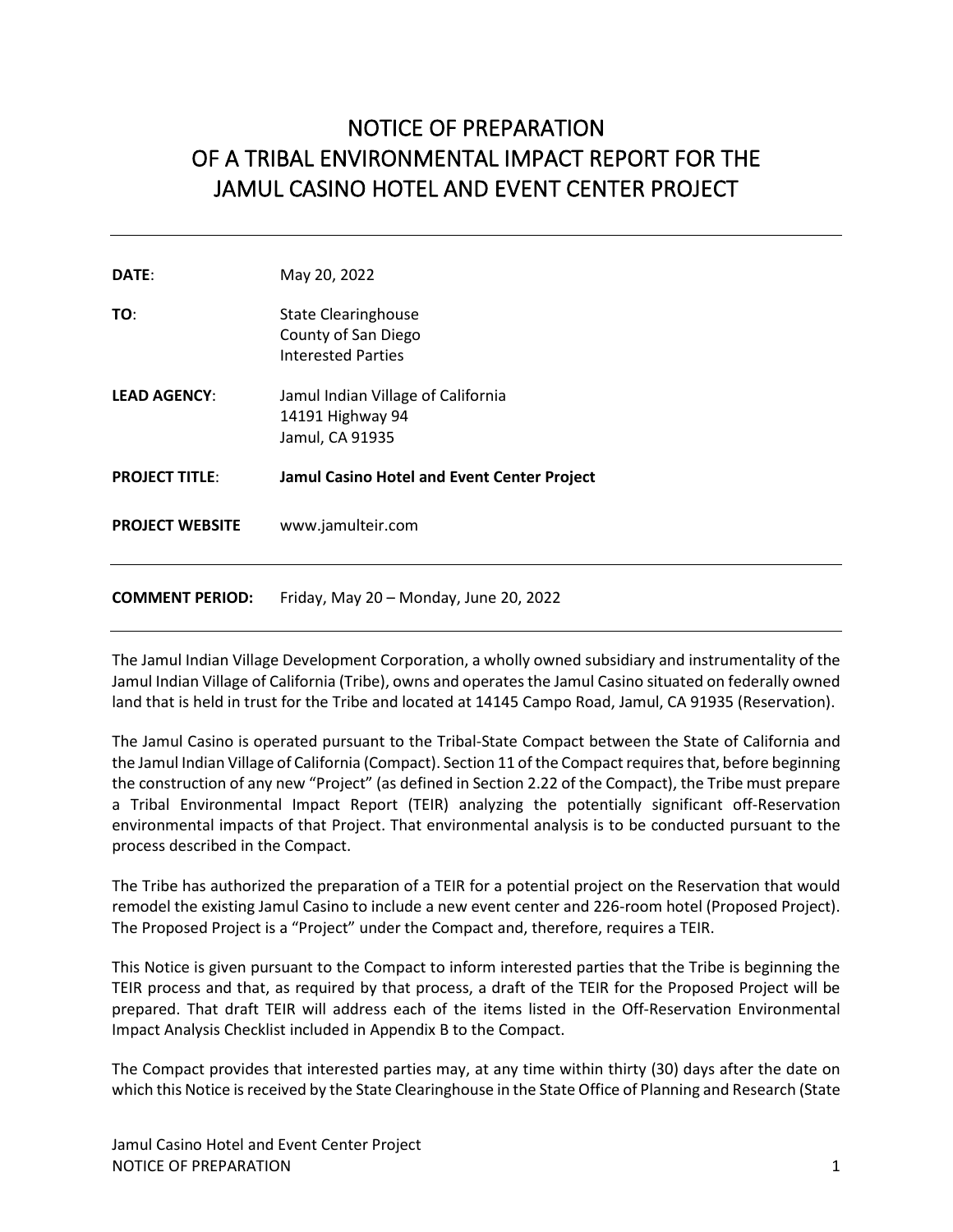Clearinghouse) and the County of San Diego (County), provide comments to the Tribe. The Tribe requests that you identify in your comments any potentially significant off-Reservation environmental impacts, and any reasonable mitigation measures to address those impacts, that you believe should be considered in the draft TEIR for the Proposed Project. Comments should be in writing and sent by email or mail to the following address with the subject heading "Comments Re: NOP for the Jamul Casino Hotel and Event Center Project". Please send your comments to:

Email: Admin@JamulTEIR.com

Mail: Jamul Indian Village of California Attn: Chairwoman Erica M. Pinto P.O. Box 612 Jamul, CA 91935

All comments postmarked by June 20, 2022 will be reviewed and considered by the Tribe. A project description, location map, and site plan for the Proposed Project, as well as a brief description of the environmental areas in which off-Reservation impacts attributable to the Proposed Project may be probable, are included in the following pages of this Notice. The description of probable off-Reservation environmental impacts of the Proposed Project in this Notice has been prepared before the analysis required to complete the TEIR has been completed. Accordingly, the description of probable impacts in this Notice is subject to the results of the analysis in the TEIR, and the potentially significant off-Reservation impacts identified in the TEIR may differ from those described in this Notice.

A copy of this Notice is available online at the project website: www.jamulteir.com. A copy of the draft TEIR will be posted on that website when the draft TEIR is completed. The draft TEIR will include the analysis of potentially significant direct and indirect off-Reservation environmental impacts attributable to the Proposed Project and mitigation measures to address such impacts as required by the Compact. The draft TEIR will also describe a range of reasonable alternatives to the Proposed Project that could avoid or minimize potentially significant adverse impacts and evaluate the comparative merits of the alternatives.

The draft TEIR, when completed, will be filed with the State Clearinghouse, the County, the State Gaming Agency, and the California Department of Justice Office of the Attorney General. After that filing, there will be a 45-day period during which interested persons and agencies may submit comments regarding the draft TEIR. The draft TEIR will include provisions describing how any such comments are to be submitted to the Tribe. Any comments regarding the draft TEIR received by the Tribe during the 45-day comment period will be considered and evaluated in connection with the preparation of a final draft of the TEIR. The final TEIR will be posted on the project website.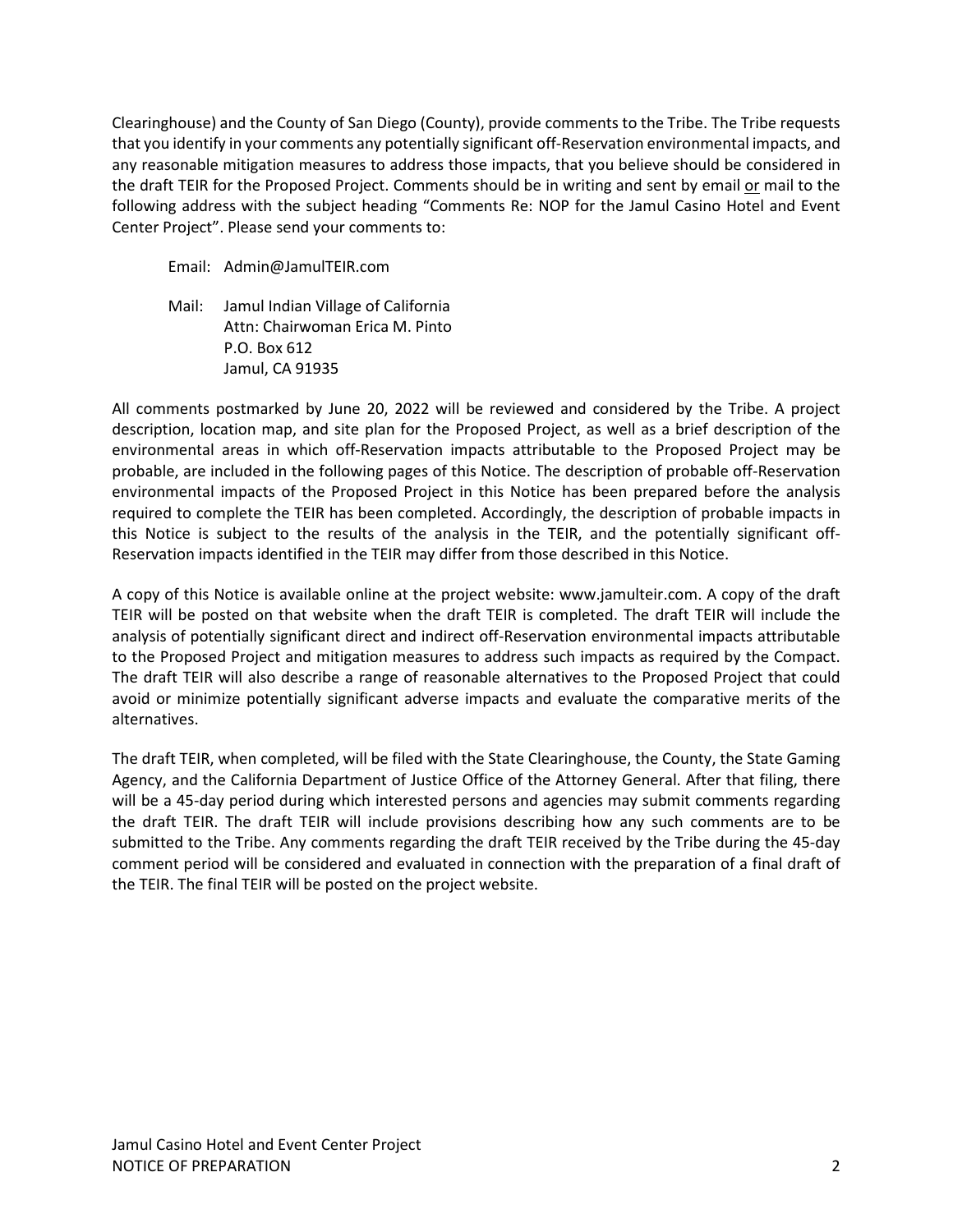# INFORMATION REGARDING THE PROPOSED PROJECT

### PROJECT TITLE

Jamul Casino Hotel and Event Center Project

### LOCATION

The Reservation consists of approximately six acres of federal trust land located in unincorporated San Diego County, approximately one mile south of the community of Jamul (**Figure 1**). The Jamul Casino is located on the Reservation at 14145 Campo Road, Jamul, CA 91935. The Reservation is located within portions of Section 10 and unsectioned areas of Township 17 S, Range 1 East, San Bernardino Baseline and Meridian, Dulzura, CA and Jamul Mountains, CA, U.S. Geological Survey 7.5-minute Quadrangles.

State Route 94 (SR 94) provides regional access to the Reservation from downtown San Diego, which is located approximately 20 miles to the west of the Reservation. Local access to the Reservation is provided directly from SR 94 via Daisy Drive and an access road limited to authorized vehicles.

#### PROJECT DESCRIPTION

The Jamul Casino opened in October 2016 and was the subject of an exhaustive environmental review including the 2006 Tribal Environmental Impact Statement/Report (Tribal EIS/R) and the 2013 Tribal Environmental Evaluation and subsequent addendums. The Jamul Casino currently includes 1,656 slot machines, 378 table game seats, food court, seven dining locations, rooftop event venue, and associated parking. Other existing uses on the Reservation include wastewater treatment facilities, tribal administration building, and a tribal community center. Immediately adjacent to the Reservation, on land owned by the Tribe, is a chapel and Tribal cemetery.

The Proposed Project consists of remodeling the existing Jamul Casino to include a new event center, 226 room hotel, and associated parking and infrastructure. The proposed remodeling would eliminate the second floor (which is a veranda level between the main casino floor and the third floor, and the location of a restaurant) and the fourth floor (currently the rooftop lounge) of the existing Casino building and expand the third floor to accommodate an approximately 25,500 square-foot (sf) outdoor, covered event venue and associated lounge areas; an approximately 9,250 sf enclosed multi-purpose/bingo hall; and associated back-of-house, restrooms, and circulation. The existing restaurant located on the second floor of the casino building would be relocated to the third floor with no changes in occupant capacity. Existing office space on the eastern portion of the third floor would be relocated to an expanded area of the western portion of the third floor (**Figure 2**). The new event venue would result in a net increase of approximately 35,000 sf of enclosed, covered outdoor, and uncovered outdoor areas. No expansion of the gaming floor or increase in the number of slot machines or table games is proposed.

The new hotel and associated parking structure would be located west of the existing casino building with pedestrian access to the casino building potentially provided through a new bridge over Willow Creek, which bisects the Reservation immediately west of the existing casino building (**Figure 2**). The proposed 226-room hotel would consist of 16 stories including 3 levels of back-of-house, a hotel lobby level with restaurant, a spa level with outdoor deck, 10 levels of guest rooms, and a rooftop pool deck. The height of the hotel tower would be at an elevation of 1,112 feet above mean sea level (amsl), which is approximately 209 feet above ground level and 100 feet taller than the existing casino building. The new four-story parking structure would be located south of the new hotel building and would connect to the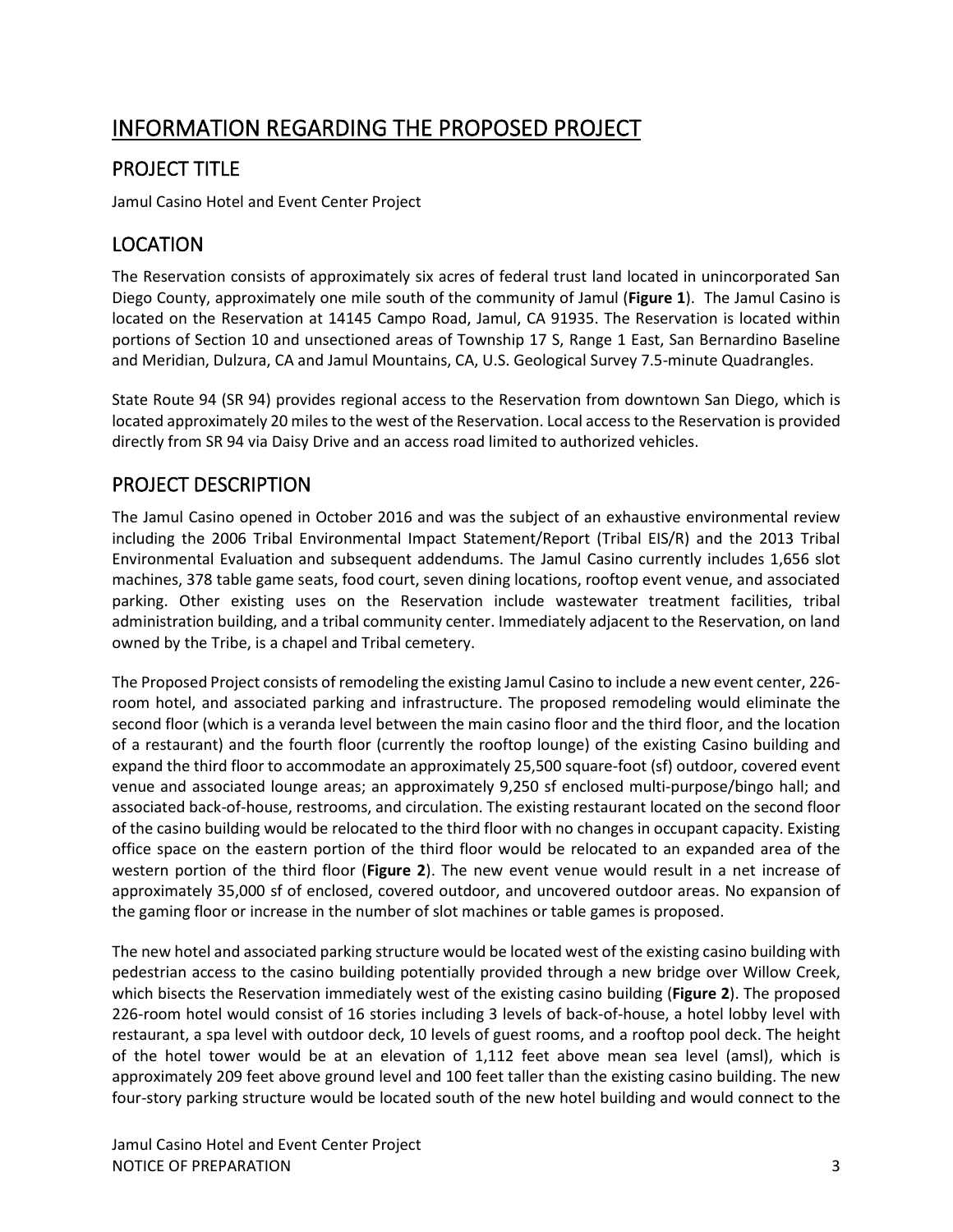hotel lobby. The existing tribal community center and administration building would be removed to accommodate the footprint of the new hotel and parking structure. There are several options under consideration for relocation of the Tribal administration and community facilities, including utilizing space within the expanded third floor administrative areas of the casino, purchase of an off-site property with an existing building, or leasing existing office space within the region.

Construction activities associated with the Proposed Project are proposed to commence in 2023 and may take place over 18-24 months. Construction employee parking and staging areas for equipment and materials will occur within the Reservation boundaries, and potentially on nearby previously disturbed off-reservation properties.

#### PROBABLE OFF-RESERVATION ENVIRONMENTAL EFFECTS

In accordance with the Off-Reservation Environmental Impact Analysis Checklist included in Appendix B of the Compact, the following issue areas will be addressed in the TEIR: aesthetics, agricultural and forest resources, air quality, biological resources, cultural resources, geology and soils, hazards and hazardous materials, water resources, land use, mineral resources, noise, population and housing, public services, recreation, transportation and traffic, utilities and service systems, as well as cumulative, indirect, and growth-inducing effects. The range of issues to be addressed in the TEIR may be expanded or reduced based on the comments received.

This section of this notice briefly discusses, based on current knowledge without the benefit of the environmental analysis that will be performed as part of the TEIR process, potential off-Reservation impacts attributable to the Proposed Project may occur.

- Aesthetics The Proposed Project would change the visual character of the project site by introducing a new hotel tower and parking structure to the western portion of the site and remodeling the upper stories of the existing casino building. Additionally, the Proposed Project will introduce additional sources of light and glare to the project area.
- Air Quality/Greenhouse Gases The Proposed Project would generate short-term emissions, including dust, during the construction phase and long-term emissions from increased vehicle traffic, both of which could contribute to existing or projected air quality issues. Additionally, the Proposed Project would result in short-term emissions of greenhouse gas (GHG) associated with construction and long-term GHG emissions primarily associated with increased vehicle traffic and energy usage, which could contribute to cumulative effects associated with climate change.
- Biological Resources Construction activities for the Proposed Project would be on Reservation land that has already been disturbed with prior grading and development. Accordingly, impacts to off-Reservation terrestrial and aquatic biological resources would likely be minimal.
- Cultural Resources Construction activities for the Proposed Project would be on Reservation land that has already been disturbed with prior grading and development. Accordingly, impacts to off-Reservation cultural resources would likely be minimal.
- Geology and Soils The Proposed Project would be constructed on the project site and will be built to applicable building code standards, including all applicable earthquake safety standards. It is therefore not anticipated that any off-Reservation people or structures would be subjected to adverse effects from earthquakes, ground shaking, seismic ground failure, landslides, or erosion as a result of the Proposed Project.
- Hazardous Materials Certain hazardous materials would be used in the construction and in the operation of the Proposed Project. The TEIR will assess off-Reservation impacts associated with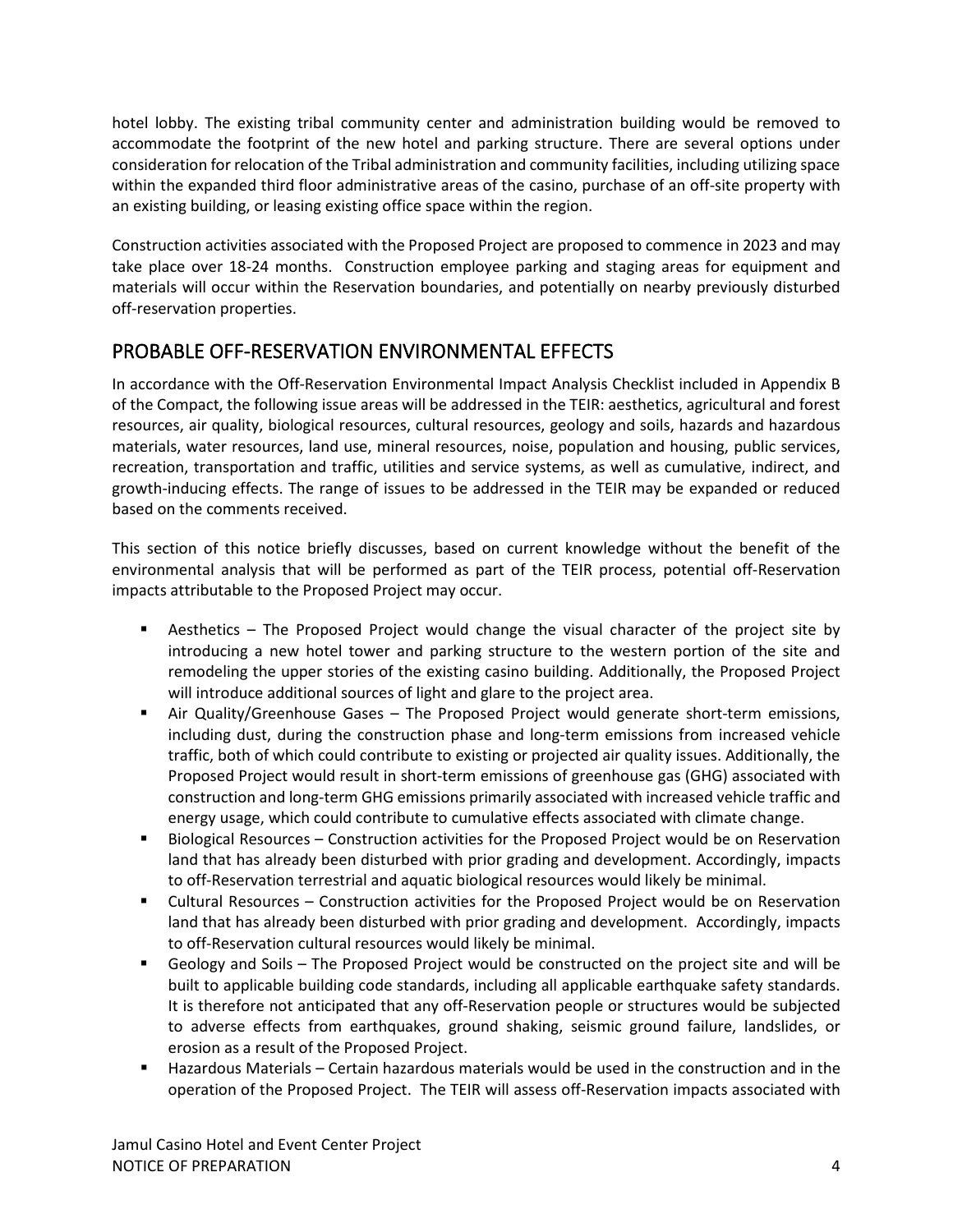the hazards and hazardous materials attributable the Proposed Project and identify mitigation measures to address any potentially significant impacts.

- Water Resources The Proposed Project would generate an increase in demand for water supply and wastewater treatment and disposal. Water supply for the reservation is currently provided by the Otay Water District, and wastewater treatment is provided via an on-site wastewater treatment plant (WWTP). Treated wastewater that cannot be reused on-site is trucked to the City of San Diego Pump Station 1, for further treatment and disposal at a regional WWTP. Construction of the Proposed Project could increase the potential for erosion and direct or indirect discharge of sediment and other materials into Willow Creek, which bisects the project site, and off-Reservation drainages near the project site. The TEIR will include an analysis of the potential for impacts to off-site water resources from additional water demands, wastewater generation, and stormwater run-off.
- Land Use The Proposed Project would be constructed on the Reservation, and therefore no off-Reservation land use plan, policy, habitat conservation plan, or natural community conservation plan would apply to the Proposed Project. The TEIR will assess the Proposed Project's off-Reservation impact on surrounding land uses and any applicable off-Reservation land use, habitat conservation and natural community preservation plans, and will identify mitigation measures to address any potentially significant impacts.
- Noise Construction and operation of the Proposed Project could increase noise levels and vibration in off-Reservation areas near the Proposed Project.
- Population and Housing The Proposed Project would not displace any existing off-Reservation housing. The Proposed Project would provide new employment opportunities that could have an impact on off-Reservation housing availability.
- **Public Services It is anticipated that police and fire protection services would be provided to the** Proposed Project by local jurisdictions. The Proposed Project would employ additional employees and attract additional patrons that could use public services and facilities.
- Transportation and Traffic The Proposed Project would generate additional vehicular use of certain public roads, contributing to increased traffic volumes and possible deterioration of levels of service. The TEIR will identify mitigation measures to address any potentially significant impacts.
- Utilities and Service Systems Water supply for the reservation is currently provided by the Otay Water District, and wastewater treatment is provided via an on-site wastewater treatment plant (WWTP). Treated wastewater that cannot be reused on-site is trucked to the City of San Diego Pump Station 1, for further treatment and disposal at a regional WWTP. The TEIR will address the potential for off-Reservation impacts to public utilities and service systems from the increase in water supply demands, wastewater generation and electricity usage resulting from the Proposed Project.
- Indirect Impacts Under a separate Project, the Tribe may establish a larger security office in a mobile building located on a 4-acre parcel owned in fee by the Tribe directly north of the existing casino. Although this is a separate project not directly related to the expansion project, the indirect effects of relocating the security office to the 4-acre parcel will be addressed in the TEIR. Additionally, the indirect effects of any applicable traffic mitigation, and potentially relocating the tribal administration office to an off-reservation location will also be addressed in the TEIR.
- Cumulative Impacts The TEIR will analyze whether the Proposed Project will cause any "cumulatively considerable" off-Reservation impacts for each issue area listed above. Under the Compact, "cumulatively considerable" off-Reservation environmental impacts of the Proposed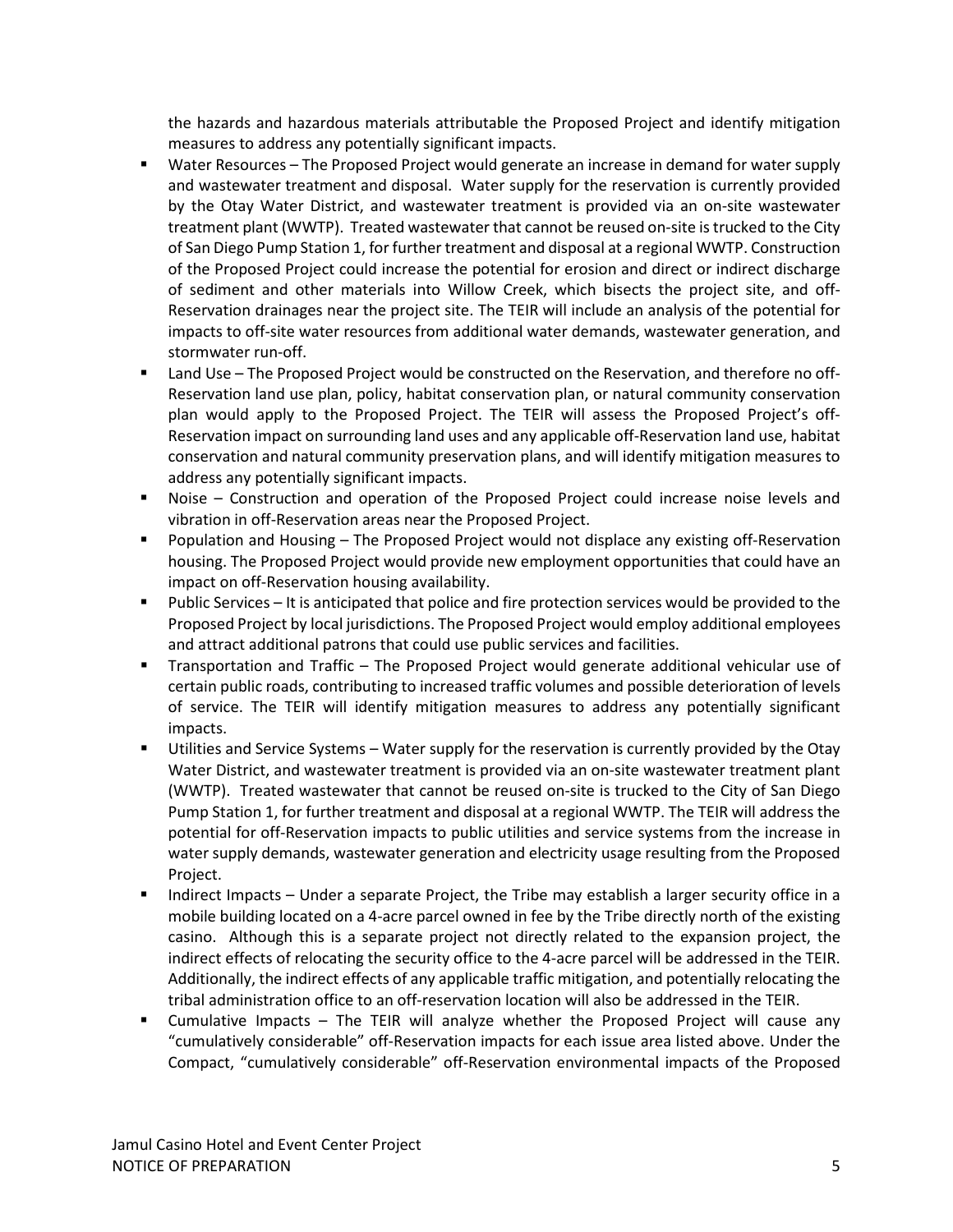Project will be those that are considerable when viewed in connection with past, current, or probable future projects.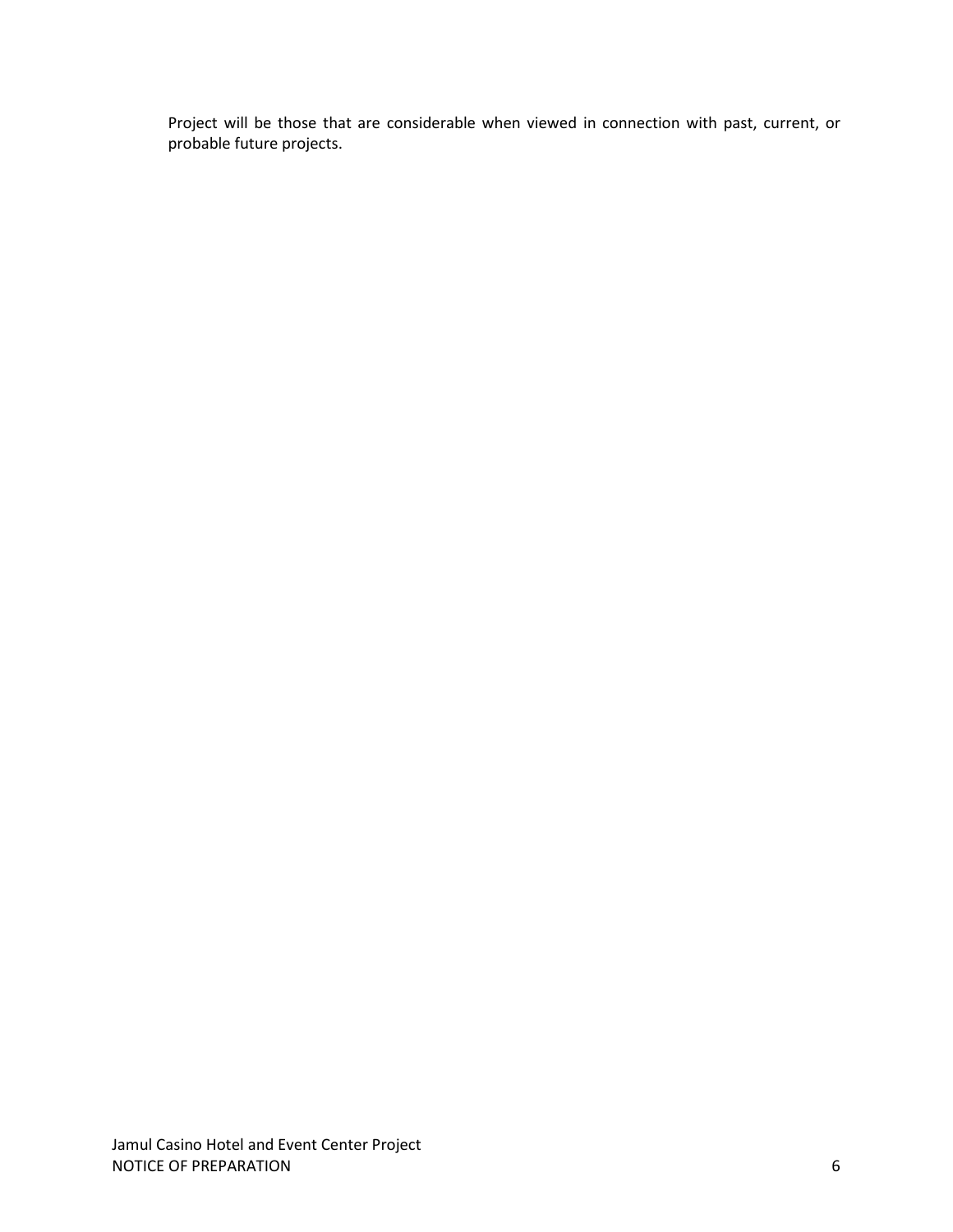

**FIGURE 1** REGIONAL LOCATION